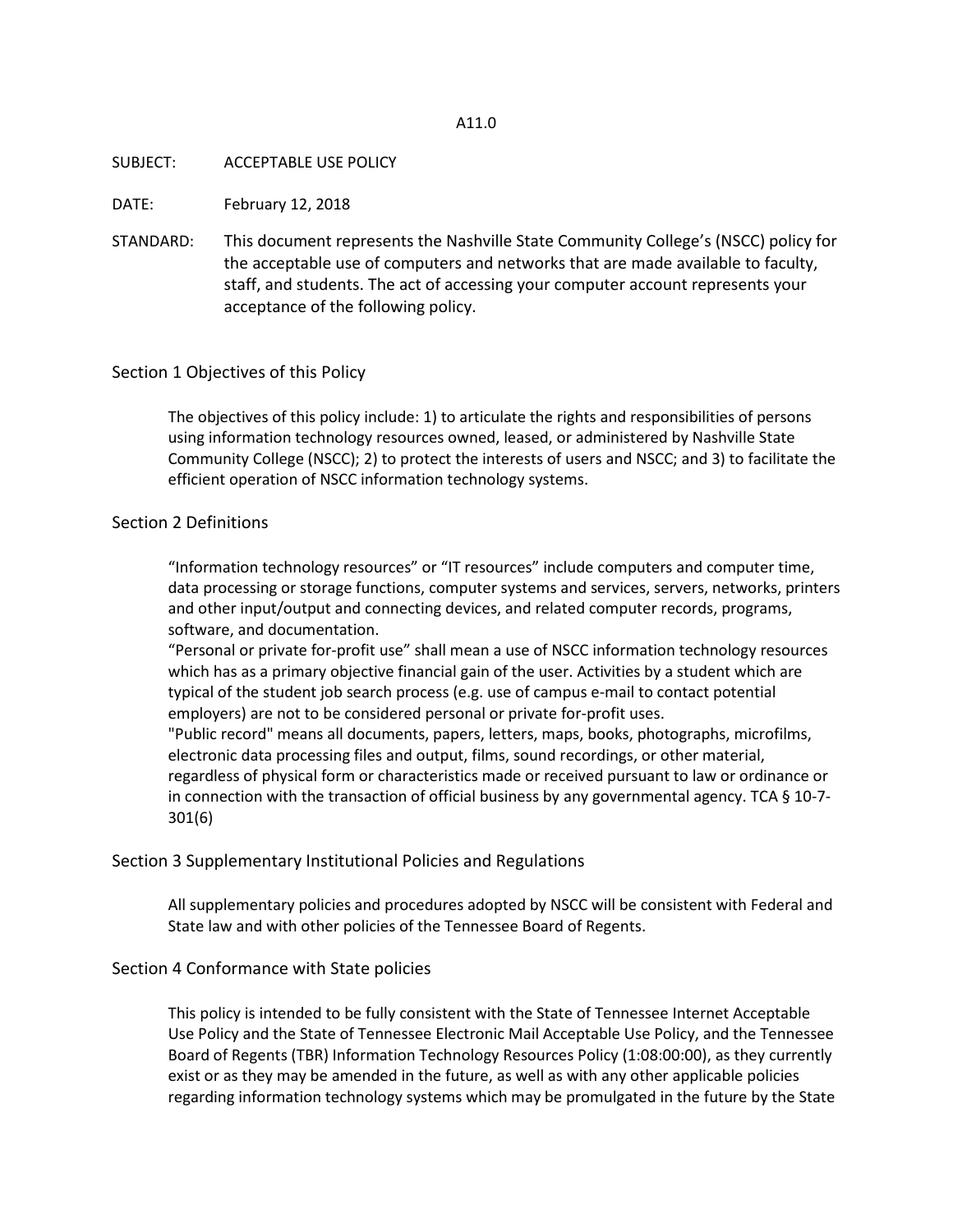of Tennessee Department of Finance Office of Information Resources (OIR) or the Tennessee Board of Regents (TBR). To the extent that a discrepancy exists between this policy and State or TBR policy, precedence will occur in the following order: State policy, TBR policy, and NSCC policy.

### Section 5 Applicability

This policy shall apply to all persons and organizations using the information technology facilities and resources owned, leased or administered by NSCC, including all persons employed (either as full-time, part-time or temporary employees or as independent contractors) by NSCC and all students enrolled at NSCC. Those provisions contained herein which apply solely to employees and independent contractors are so identified individually. Unless so identified, provisions contained herein apply equally to all persons and organizations covered by this policy.

## Section 6 User responsibilities

The following lists of user responsibilities are intended to be illustrative, and not exhaustive.

### Section 6.1 Access

- 1) Users shall obtain proper authorization before using NSCC information technology resources.
- 2) Users shall not use NSCC information technology resources for purposes beyond those for which they are authorized.
- 3) Users shall not share access privileges (account numbers, usernames, and passwords) with persons who are not authorized to use them.
- 4) Users shall not use NSCC information technology resources in an attempt to access or to actually access computers external to the NSCC system when that access is not authorized by the computer's owner (no "hacking" allowed).

### Section 6.2 Respect for others

- 1) A user shall not attempt to obstruct usage or deny access to other users. This would include but is not limited to use of disk space as well as use of bandwidth.
- 2) Users shall not transmit or distribute material that would be in violation of existing NSCC policies or guidelines using NSCC information technology resources.
- 3) Users shall respect the privacy of other users, and specifically shall not read, delete, copy, or modify another user's data, information, files, e-mail or programs (collectively, "electronic files") without the other user's permission. Users should note that there should be no expectation of privacy in electronic files stored on the resident memory of a computer available for general public access, and such files are subject to unannounced deletion. In all circumstances, the fact that a resource is unprotected does not imply permission for an unauthorized person to use it.
- 4) Users shall not intentionally introduce any program or data intended to disrupt normal operations (e.g. a computer "virus" or "worm") into NSCC information technology resources.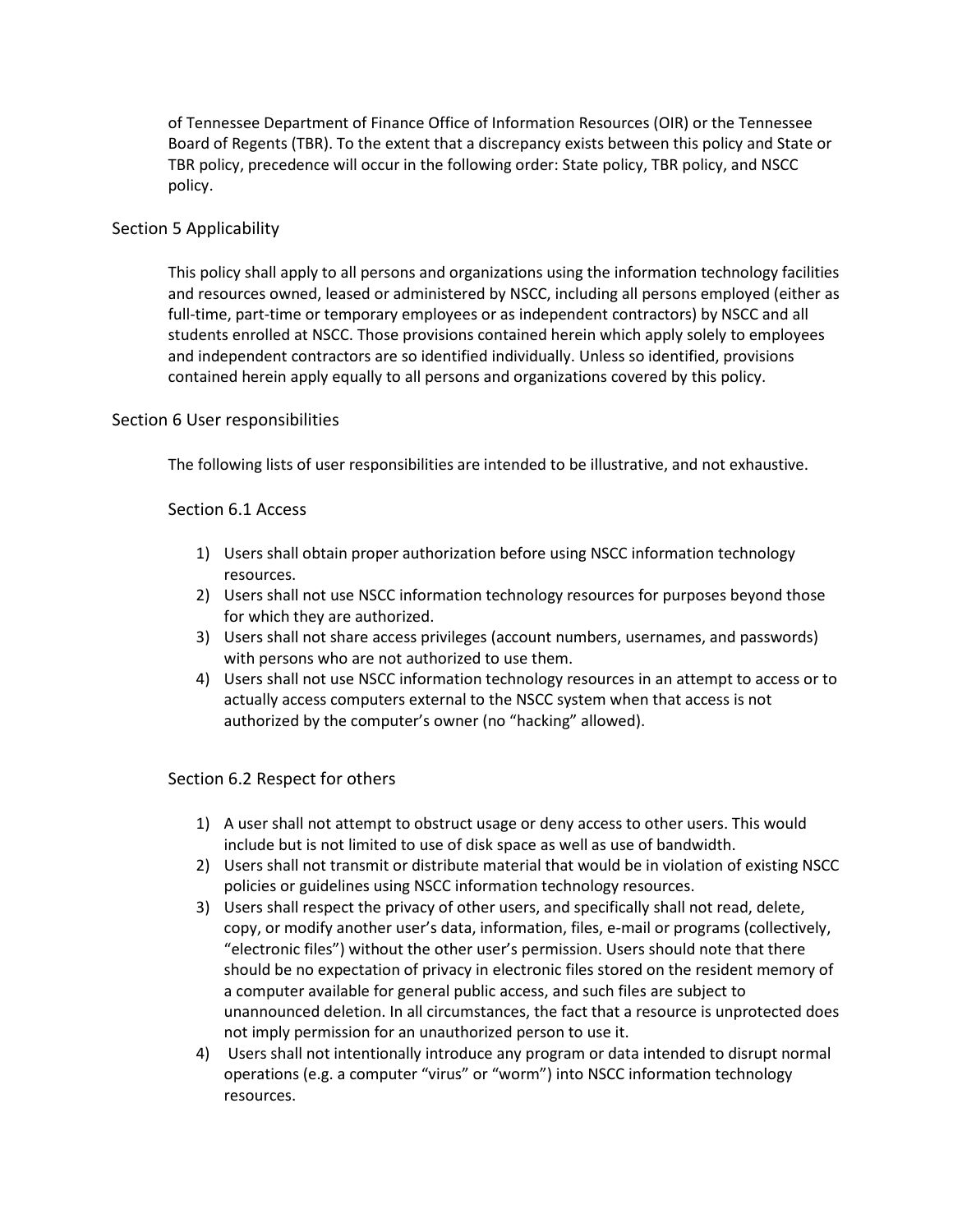- 5) Forgery or attempted forgery of e-mail messages is prohibited.
- 6) Sending or attempts to send unsolicited junk mail or chain letters is prohibited.
- 7) Flooding or attempts to flood a user's mailbox is prohibited.
- 8) Users of computing resources are expected to conduct themselves in a manner that does not constitute a danger to any person's health or safety, interfere with, or harass individuals or institutional activities.
- 9) Only email messages conveying information concerning official college business are to be broadcast to all or most users of the NSCC email system(s). For purposes of clarity, "Official College Business", means information regarding safety, security, or that which is necessary to maintain the day to day efficient function of the College, specifically:
	- a) Administrative messages from the President, Vice Presidents, Deans or Directors.
	- b) Announcements of officially recognized faculty/staff committee meetings.
	- c) Departmental announcements pertaining to all faculty/staff, i.e. library activities, training/professional development opportunities, network/phone outages, performances, newsletters, events.
	- d) Alerts concerning campus facilities and personnel, i.e. alarms, networks, electrical, safety/security (Rave Alerts).
	- e) Internal Postings for Human Resources.
	- f) Death of an Employee. This will be done only with the family's permission.
	- g) Retirement of an employee.
	- h) The President's Office may send emails to the entire campus and the Vice Presidents may send emails to their respective divisions directly from their NSCC email accounts as needed for communication. Official College Business information may be forwarded to an email account named [campus.announcements@nscc.edu.](mailto:campus.announcements@nscc.edu) This email address will be managed by the Human Resources department. Violations of the policy regarding mass distribution email messages and the clarification presented here will be addressed as set forth in Section 14 of the policy. All other provisions in the current policy remain in effect. If you are not sure whether an email that you want distributed campus-wide falls within the definition of "Official College Business" please consult with the Office of Human Resources or the President's Office before you hit "send".
- 10) The Human Resources department is to be solely responsible for sending email notices regarding deaths, retirements, new hires, and other human resource-related matters to the campus. Any individual or department wishing to make a general announcement about such events must work through the Human Resources department.
- 11) Use of removable storage media (including but not limited to flash drives, external hard drives, DVD, and CD-ROM) to store confidential or personal identifiable information is strongly discouraged. If required by an employee's job responsibilities, removable storage media should only be used if the media is protected and with written authorization of management. Employees should seek advice on acceptability of removable storage media security from the Computer Services Division.
- 12) Employees should make every effort to safeguard all removable storage media and laptop computers at all times. Employees should limit the amount of personal information on these devices to that information which is relevant and pertinent to the applicable duties of the employee. See 6.2.11 for additional requirements.
- 13) Unauthorized peer-to-peer file sharing (of music, movies, etc) and/or copyright infringement is strictly prohibited and subject to civil and criminal penalties.
- 14) Compliance with the Password Policy is required of all computer and network users.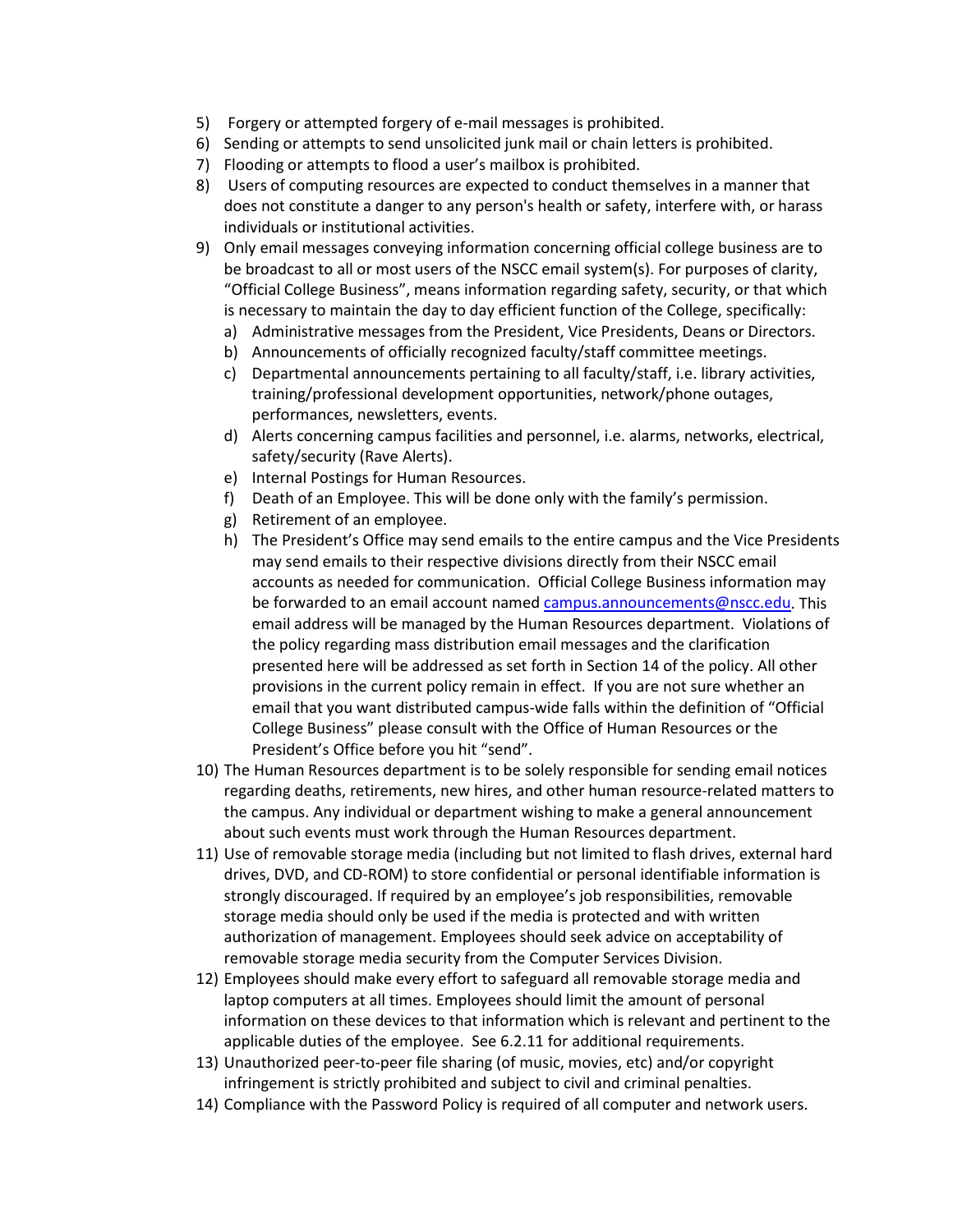- 15) The sending of unencrypted Personally Identifiable Information by end-user messaging technologies (for example, e-mail, instant messaging, chat) is prohibited.
- 16) Personal web pages of Nashville State students, faculty, and staff do not in any way constitute official school content. The views and opinions expressed in an individual's web pages are strictly those of the author. Comments towards the content of these pages should be directed to the author.

# Section 6.3 Respect for State-owned property

- 1) A user shall not intentionally, recklessly, or negligently misuse, damage or vandalize NSCC information technology resources.
- 2) A user shall not attempt to modify NSCC information technology resources without authorization.
- 3) A user shall not circumvent or attempt to circumvent normal resource limits, logon procedures, or security regulations.
- 4) A user shall not use NSCC information technology resources for purposes other than those for which they were intended or authorized.
- 5) A user shall not use NSCC information technology resources for any private or personal for-profit activity.
- 6) Except for those not-for-profit business activities which are directly related to an employee's job responsibilities or which are directly related to an organization which is affiliated with NSCC, a user shall not use NSCC information technology resources for any not-for-profit business activities, unless authorized by the Director of Computer Services Division (or his/her designee).
- 7) Users shall at all times endeavor to use NSCC information technology resources in an efficient and productive manner, and shall specifically avoid excessive game playing, printing excessive copies of documents, files, data, or programs; or attempting to crash or tie-up computer resources.
- 8) Users shall utilize software only in accordance with the applicable license agreement. NSCC licenses the use of most of its computer software from a variety of outside companies. NSCC does not own this software or its related documentation and, unless authorized by the license, does not have the right to reproduce it.

Section 6.4 Additional Responsibilities of Employees and Independent Contractors

- 1) Users who are Employees and Independent Contractors shall not make use of NSCC information technology resources for purposes which do not conform to the purpose, goals, and mission of NSCC and to the user's job duties and responsibilities.
- 2) Users shall not use NSCC information technology resources for solicitation for religious or political causes.

# Section 7 Digital/Electronic Signatures and Transactions

Nashville State Community College must comply with the Tennessee Uniform Electronic Transactions Act (T.C.A. §47-10-101 et seq.) This Act permits the use of electronic signatures and electronic transactions under certain circumstances.

1) In order to be legally enforceable, an electronic signature must meet the following two criteria.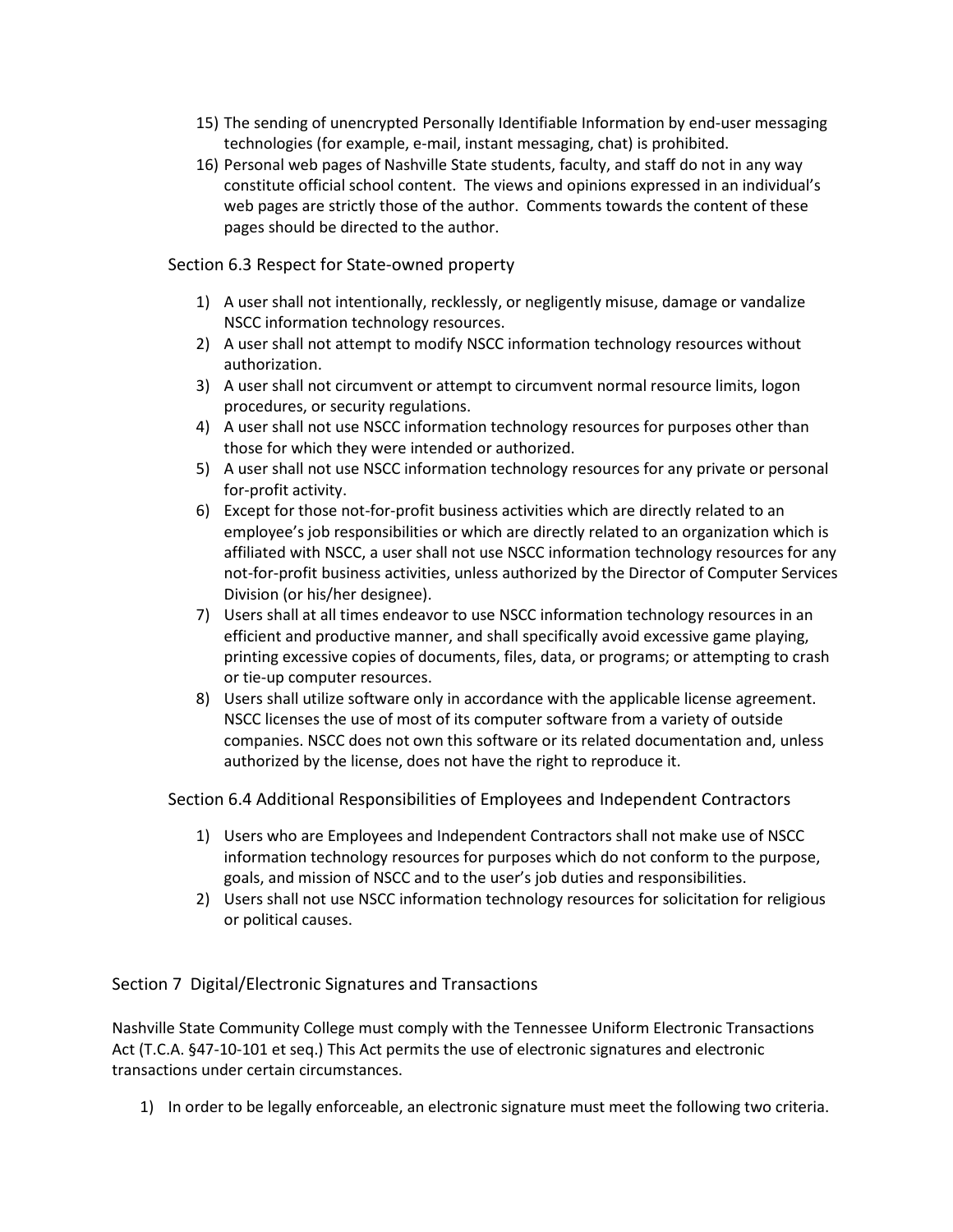- a. An electronic signature must be attributable (or traceable) to a person who has the intent to sign the record or contract with the use of adequate security and authentication measures that are contained in the method of capturing the electronic transaction (e.g., use of personal identification number or personal log-in identification username and password) (T.C.A. §47-10-109) (If Public Key Infrastructure technology ("PKI") is to be used in the creation of the digital signature, contact the Director of Computer Services Division who will contact the TBR Chief Information Officer prior to implementation.)
- b. The recipient of the transaction must be able to print or store the electronic record of the transaction at the time of receipt. (T.C.A. §47-10-109)
- 2) The use of electronic/digital signatures in compliance with state and federal laws is permitted.

# Section 8 No unlawful uses permitted

Users shall not engage in unlawful uses of the information technology system resources of NSCC. Unlawful activities violate this policy and may also subject persons engaging in these activities to civil and / or criminal penalties. This list of unlawful activities is illustrative and not intended to be exhaustive.

## Section 8.1 Obscene materials

The distribution and display of obscene materials is prohibited by the laws of Tennessee (see Tenn. Code Ann. § 39-17-902). Obscene materials are defined under Tennessee law (see T.C.A. § 39-17-901(10)) as those materials which:

- 1) The average person applying contemporary community standards would find that the work, taken as a whole, appeals to the prurient interest;
- 2) The average person applying contemporary community standards would find that the work depicts or describes, in a patently offensive way, sexual conduct; and
- 3) The work, taken as a whole, lacks serious literary, artistic, political, or scientific value. Federal law (18 U.S.C. 2252) prohibits the distribution across state lines of child pornography.

### Section 8.2 Defamation

Defamation is a civil tort which occurs when one, without privilege, publishes a false and defamatory statement which damages the reputation of another. Users should be professional and respectful when using electronic media to communicate with others; the use of college resources to libel, slander, or harass any other person is not allowed and could lead to college discipline as well as legal action by those who are the recipient of these actions.

### Section 8.3 Violation of Copyright

Federal law gives the holder of copyright five exclusive rights, including the right to exclude others from reproducing the copyrighted work. Sanctions for violation of copyright can be very substantial. Beyond the threat of legally imposed sanctions, violation of copyright is an unethical appropriation of the fruits of another's labor.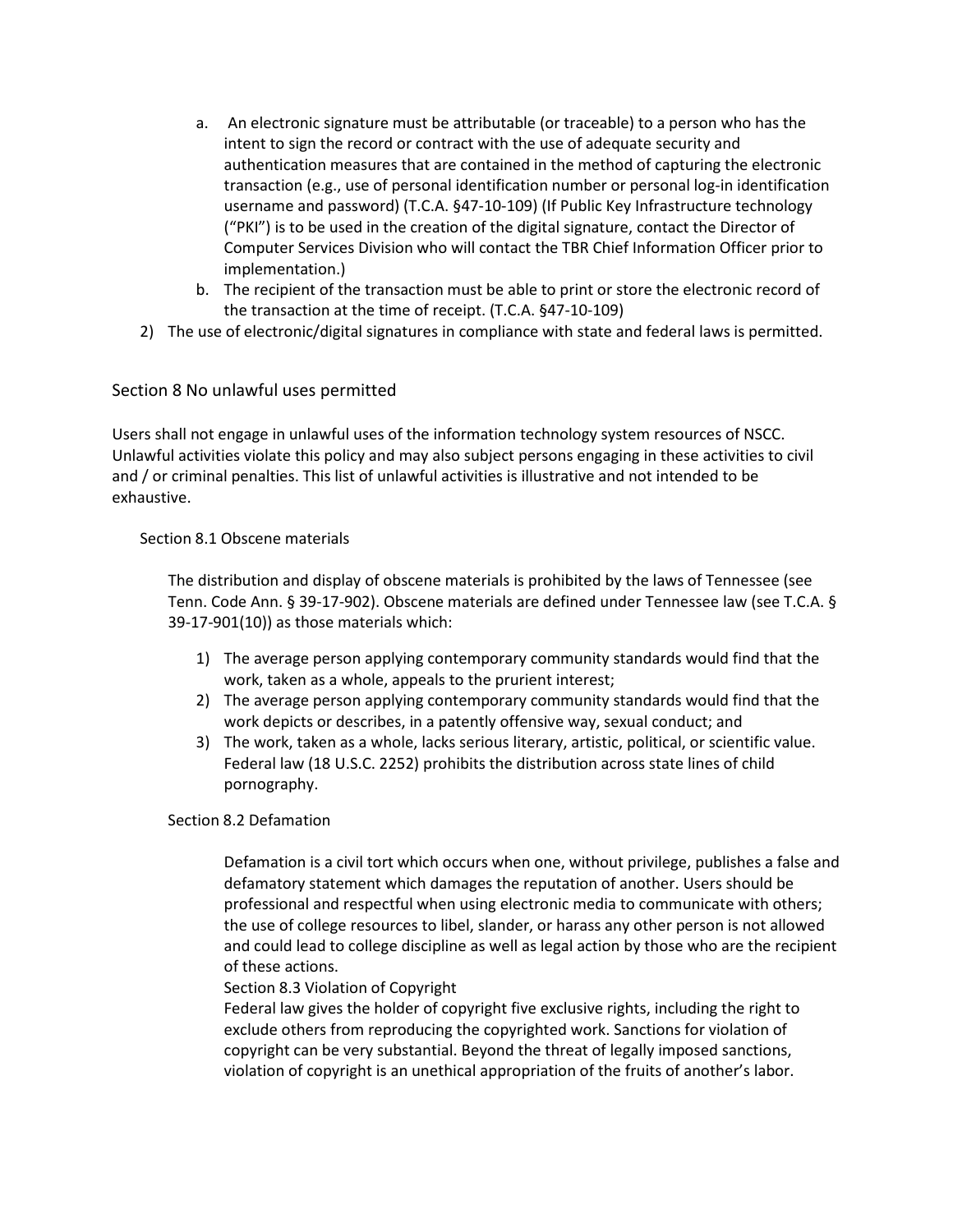Pursuant to the Digital Millennium Copyright Act of 1998, the TBR designated agent for receipt of complaints of copyright infringement occurring with the use of information technology resources is the TBR Chief Information Officer. The TBR agent shall develop and maintain a policy regarding receipt and disposition of complaints of copyright infringement. The Director of Computer Services Division is the NSCC designated agent. Upon receipt of complaints of copyright infringement, the NSCC Director of Computer Services Division shall promptly inform the TBR Chief Information Officer. The illegal use, downloading, copying, or distribution of materials (i.e. proprietary music, video, software, or database information) via NSCC information technology resources is prohibited.

Section 8.4 Gambling

Gambling, including that performed with the aid of the Internet, is prohibited under Tennessee state law (see Tenn. Code Ann. § 39-17-502).

## Section 9 World Wide Web Home pages

The principles of use articulated above in Sections 6 and 7 are generally applicable to World Wide Web home pages. For example, use of NSCC information technology resources to post a web page for personal or private for-profit use is prohibited under Section 6.3.5. Illegal content in web pages stored on NSCC IT resources is prohibited under Section 6.2.2. Obscene content is prohibited under Section 7.1. Incorporation of copyrighted material, without either permission of the copyright holder or under a lawful exemption, is prohibited under Section 7.3. In addition to the principles of use outlined in Sections 6 and 7, users may not incorporate into web pages or other electronic documents the trademarks or logos of others without express, written permission. Persons who are not employees of NSCC may not make use of NSCC trademarks or logos without express, written permission. The Director of Creative Services must also approve all proposed use of NSCC trademarks and logos by employees on web pages.

### Section 10 Advertising

Use of NSCC information technology resources to promote or advertise activities or entities which are not related to NSCC is prohibited, unless such use is consistent with the mission of NSCC and results in substantial benefit to NSCC. The Director of Computer Services Division is authorized to determine whether a given use is consistent with the mission of the Institution and results in substantial benefit to the Institution, consistent with other TBR (in particular, TBR Policy 3:02:02:00) or NSCC Policies after consultation with the Vice President of Finance and Administration. Sale of advertising in web-based versions of Institution affiliated student publications is specifically permitted.

# Section 11 NSCC monitoring and inspection of electronic records

Electronic records sent, received, or stored on computers owned, leased, or administered by NSCC is the property of Nashville State Community College. As the property of NSCC, the content of such records, including electronic mail, is subject to inspection by NSCC personnel. While NSCC does not routinely do so, NSCC is able and reserves the right to monitor and / or log all network activity of users without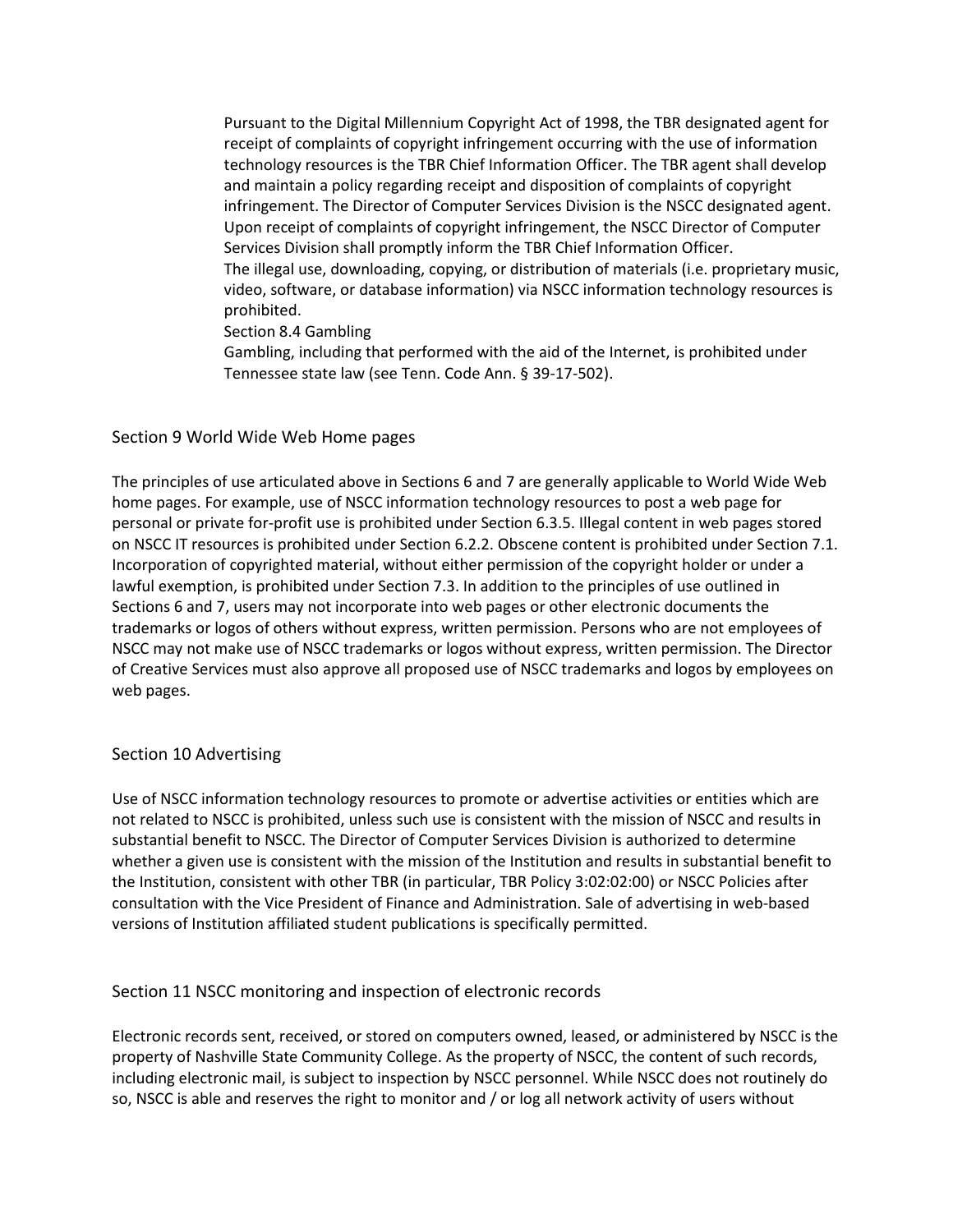notice, including all e-mail and Internet communications. Users should have no reasonable expectation of privacy in the use of these resources.

# Section 12 Disclosure of electronic records

Pursuant to the Tennessee Code Annotated, Title 10, Chapter 7, and subject to exemptions contained therein, electronic files (including e-mail correspondence) which are 1) generated or received by NSCC employees and 2) either owned or controlled by the State or 3) maintained using NSCC IT resources may be subject to public inspection upon request by a citizen of the State of Tennessee. NSCC personnel receiving such a request for public inspection should refer the request to the Vice President of Finance and Administration or Vice President of Academics (or his/her designee). NSCC may charge reasonable fees for making copies of such records, pursuant to T.C.A. § 10-7-506.

While disclosure under T.C.A. Title 10, Chapter 7 applies to employees, disclosure of the electronic records of all users which are maintained using NSCC IT resources may be made pursuant to a valid subpoena or court order, when otherwise required by federal, state or local law.

# Section 13 Retention of electronic records

Electronic records needed to support Institutional functions must be retained, managed, and made accessible in record-keeping or filing systems in accordance with established records disposition authorizations approved by the Public Records Commission and in accordance with TBR Guideline G-070, "Disposal of Records." Each employee of NSCC, with the assistance of his or her supervisor as needed, is responsible for ascertaining the disposition requirements for those electronic records in his or her custody. The system administrator is not responsible for meeting the record retention requirements established under T.C.A. Title 10, Chapter 7, and NSCC, as owner of electronic records stored on NSCC computers, reserves the right to periodically purge electronic records, including e-mail messages. Users who are either required to retain an electronic record, or who otherwise wish to maintain an electronic record should either:

- 1) Print and store a paper copy of the record in the relevant subject matter file; or
- 2) Electronically store the record on a storage medium or in an electronic storage location not subject to unannounced deletion.

# Section 14 Violation of this policy

Section 14.1 Reporting allegations of violations

Persons who have reason to suspect a violation of this policy, or who have direct knowledge of behavior in violation of this policy should report that allegation of violation to the Director of Computer Services Division or his/her designee.

It is the responsibility of each direct supervisor to address use by their direct reports of NSCC IT resources (including announcement boards, discussion boards and College's email system(s)) which is not in compliance with college, TBR, State, and Federal regulations. Supervisors are authorized to take appropriate action as noted below to prevent further misuse of these